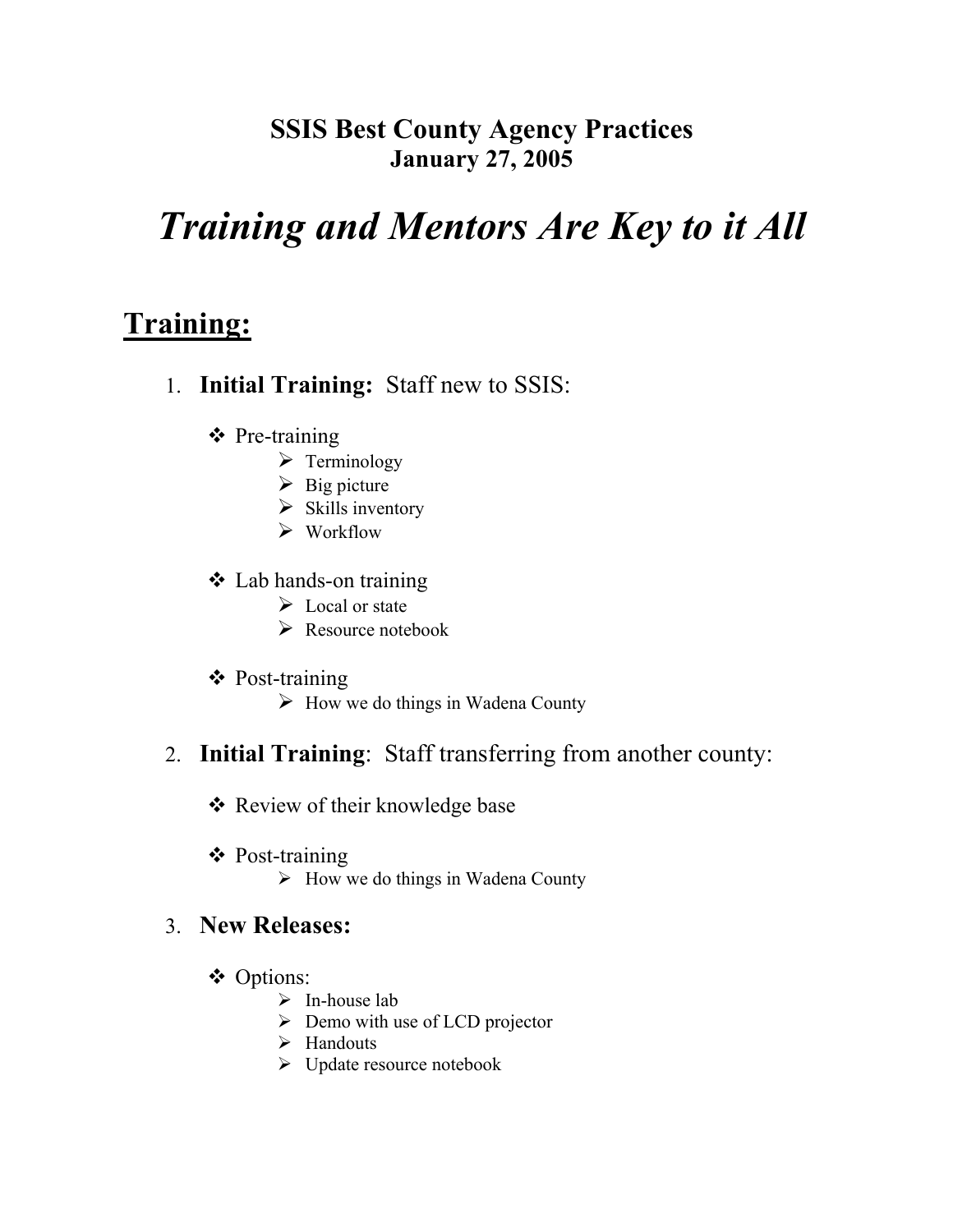### 4. **Updates & Refreshers:**

#### ❖ Presentation at unit meetings

- $\triangleright$  Videotaped so those absent can view later
- Problem areas are noted based on
	- $\triangleright$  Feedback from Clearing staff
	- **►** Questions
	- $\triangleright$  Errors
	- $\triangleright$  Claims issues

#### 5. **Miscellaneous**:

- ❖ Before training, I glean what is needed for which staff
- Training is presented in the order of usage, so some staff can be excused for part of it
- Use a variety of methods, such as:
	- $\triangleright$  Hands-on in a lab setting
	- $\triangleright$  Secondary mentor floats as helper in lab
	- $\triangleright$  Demo
	- $\blacktriangleright$  Handouts
	- $\triangleright$  One-on-one
- \* For new staff, I prefer to wait until they have a handle on case management and workflow before SSIS training
- ❖ Accommodations are sometimes made to allow new workers to report time on paper initially and have someone do data entry to avoid losing revenue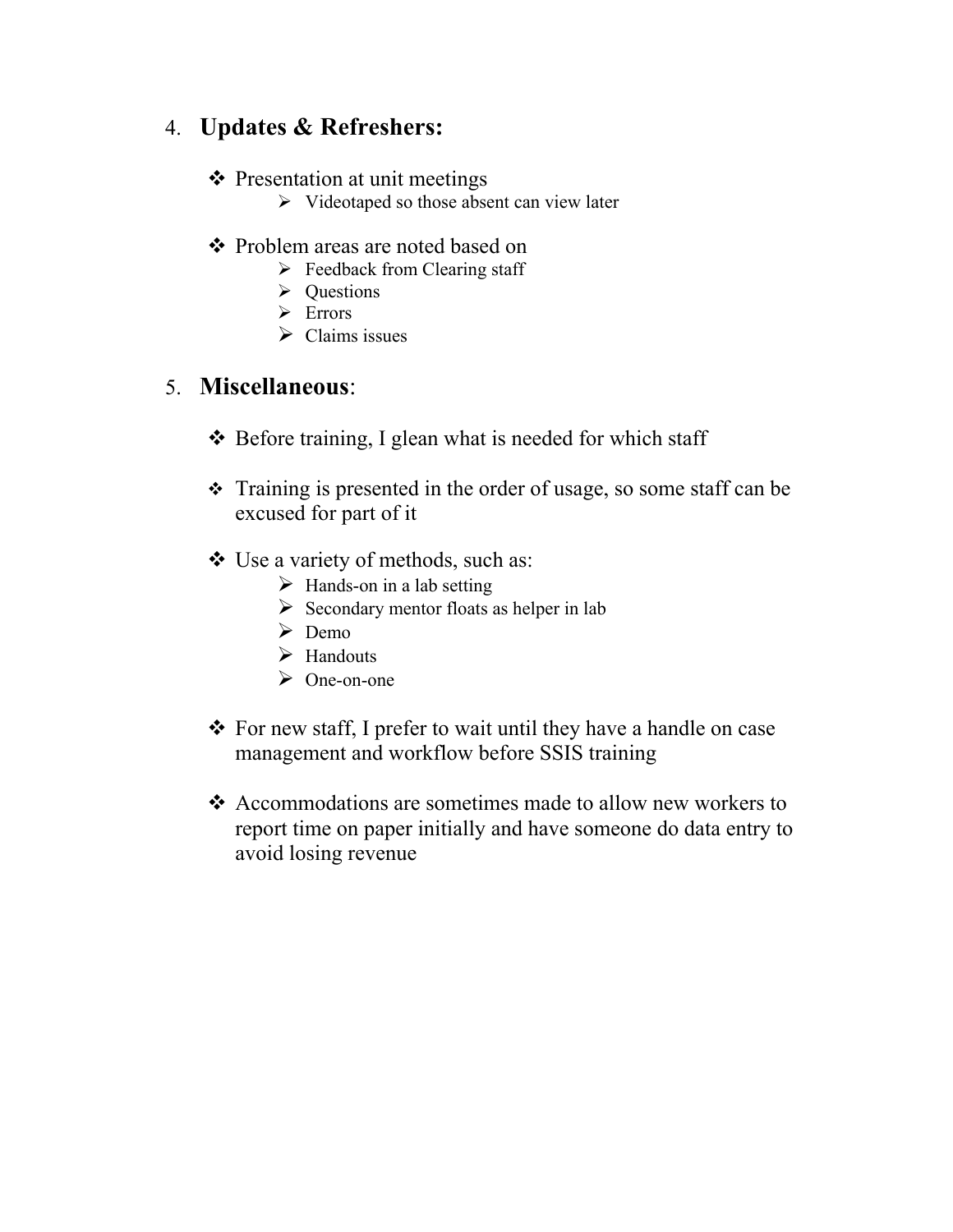# **Selecting a Mentor:**

#### 1. **Program Knowledge**

- $\triangleright$  Having the big picture makes it easier to know what effect one area will have on another
- $\triangleright$  Can explain better to workers why things are done in a certain way
- $\triangleright$  Can explain what data means and how it is used
- $\triangleright$  Easier to troubleshoot

### 2. **Technical Skills**

- $\triangleright$  Quicker navigation
- $\triangleright$  Efficiency
- $\triangleright$  Troubleshooting hardware/software issues vs. user issues

### 3. **Problem Solving Skills**

- $\triangleright$  Methodical
- $\triangleright$  Consider consequences of an action

### 4. **Communication Skills**

- $\triangleright$  Ability to explain things in a way workers understand
- $\triangleright$  Keep things simple
- $\triangleright$  Present information in a variety of ways for different learning styles

### 5. **Decision Making**

- $\triangleright$  Confidence in making decisions on their own
- $\triangleright$  Administration gives mentor authority to make decisions as appropriate
- $\triangleright$  Understanding of when administration should be consulted

### 6. **Acknowledges Workers as a Priority**

- $\triangleright$  Willing to give precedence to workers who need assistance
- $\triangleright$  Ability to multi-task
- $\triangleright$  Can set priorities between worker requests, and with their own duties

### 7. **Respected by Workers**

- $\triangleright$  Workers trust what they are saying
- $\triangleright$  Workers take direction from the mentor